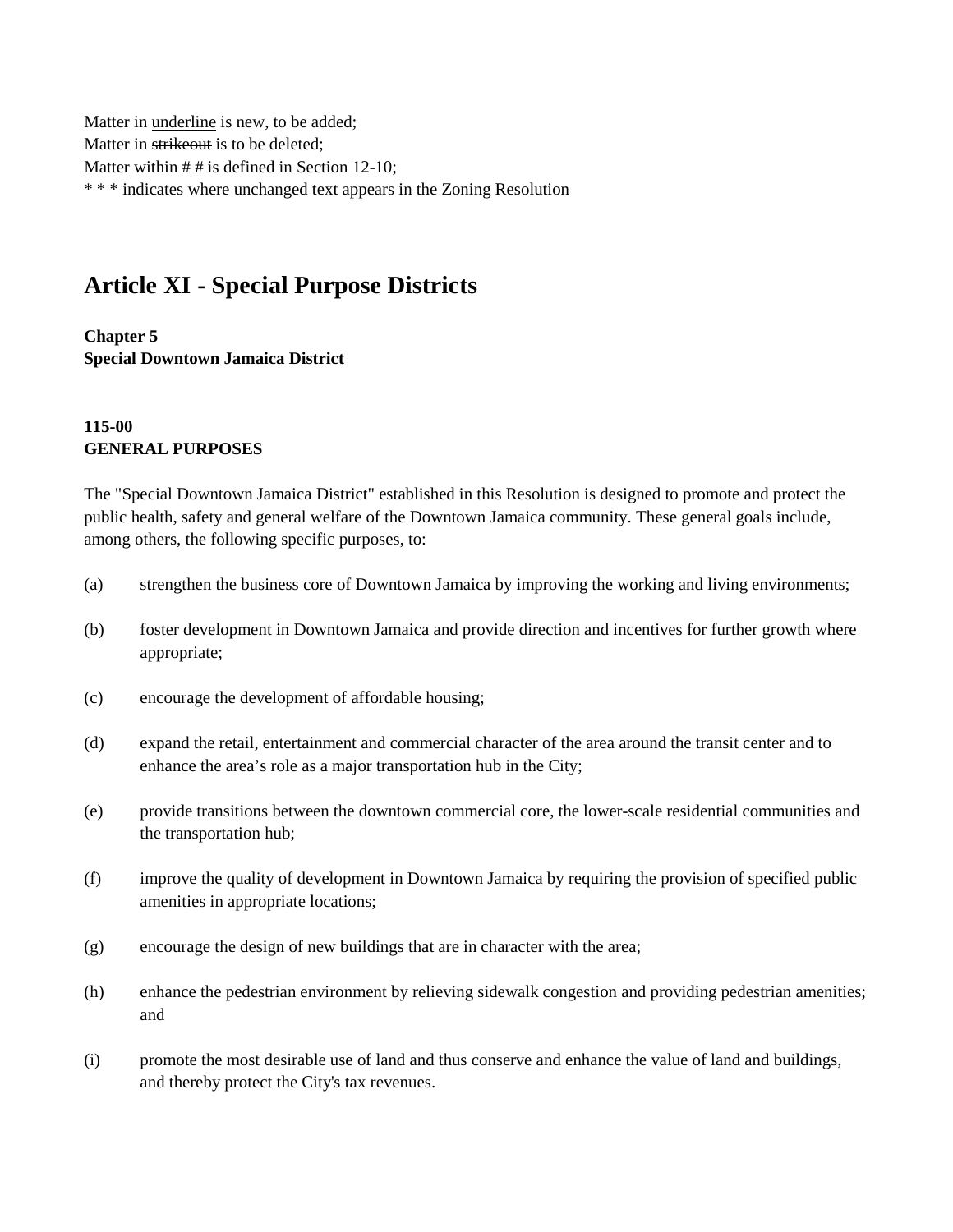### \* \* \*

### **115-10 SPECIAL USE REGULATIONS**

\* \* \*

# **115-13 Ground Floor Use, Frontage and Major Building Entrance Regulations in C4-5X and C6 Districts**

On designated #streets#, as shown on Map 2 (Ground Floor Use and Transparency and Curb Cut Restrictions) in Appendix A of this Chapter, the special ground floor #use#, frontage and major #building# entrance regulations of this Section shall apply to any #building or other structure# fronting on such #streets#.

#Uses# within #stories# on the ground floor or with a floor level within five feet of the level of the adjoining sidewalk, and within 30 feet of the #street line#, shall be limited to #community facility uses# without sleeping accommodations, as listed in Section 115-15 (Modification of Use Regulations in M1-4 Districts), and #uses# listed in Use Groups 5, 6A, 6B, 6C, 6D, 7A, 7B, 8A, 8B, 8D, 9, 10, 11, 12A, 12B and 12C. A #building's street# frontage shall be allocated exclusively to such #uses#, except for Type 2 lobby space, entryways or entrances to subway stations provided in accordance with 37-33 (Minimum Width of Certain Uses). Such non-#residential uses# shall comply with the minimum depth provisions of Section 37-32 (Ground Floor Depth Requirements for Certain Uses).

In no event shall the length of #street# frontage occupied by lobby space, entrance space and/or a #building# entrance recess exceed, in total, 30 feet, or 50 percent of the #building's# total #street# frontage, whichever is less.

For #buildings developed# or #enlarged# after September 10, 2007, where the ground floor of such #development# or #enlarged# portion of the #building# fronts upon such designated #street#, such #development# or #enlargement# shall provide a major #building# entrance onto such #street#. However, #developments# or #enlargements# on #zoning lots# with frontage on more than one designated #street#, may provide a major #building# entrance on only one designated #street#.

# **115-14 Transparency Requirement in C4-5X and C6 Districts**

For #buildings developed# or #enlarged# after September 10, 2007, where the ground floor of such #development# or #enlarged# portion of the #building# fronts upon designated #streets# as shown on Map 2 (Ground Floor Use and Transparency and Curb Cut Restrictions) in Appendix A of this Chapter, each ground floor #street wall# shall be glazed in accordance with 37-34 (Minimum Transparency Requirements) with transparent materials which may include #show windows#, glazed transoms or glazed portions of doors. Such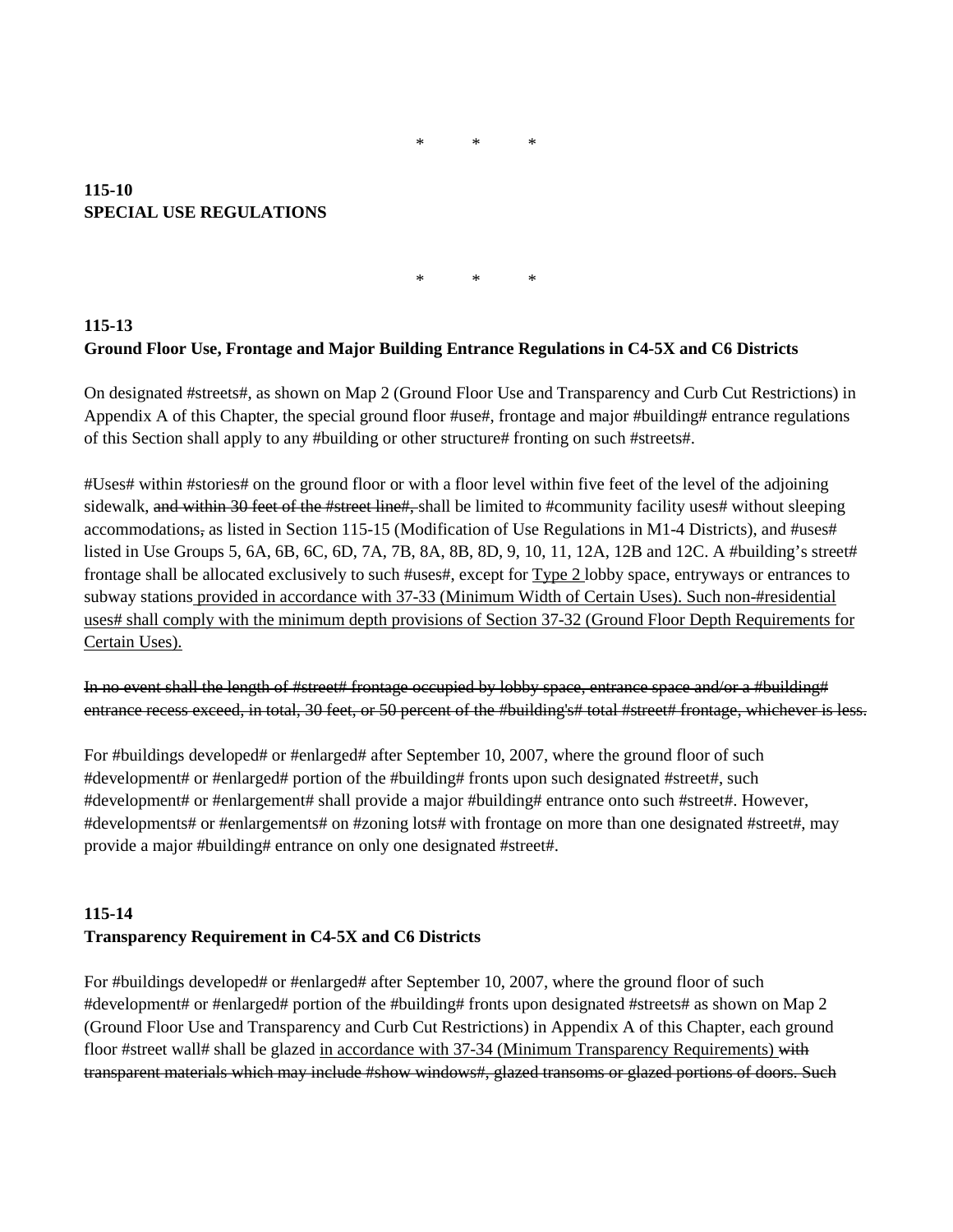glazed area shall occupy at least 50 percent of the area of each such ground floor #street wall#, measured to a height of 10 feet above the level of the adjoining sidewalk.

\* \* \*

### **115-20 SPECIAL BULK REGULATIONS**

# **115-21 Floor Area Ratio, Open Space and Lot Coverage**

 $*$  \* \*

#### (c) #Lot coverage#

In C4 and C6 Districts, for #residential buildings# or the #residential# portion of a #mixed building#, the maximum #lot coverage# shall be 100 80 percent on a #corner lot# and 70 percent on an #interior# or #through lot#. However, no #lot coverage# provisions shall apply to any #zoning lot# comprising an entire #block# or to any #zoning lot# comprising a #corner lot# of 5,000 square feet or less.

### **115-211 Special Inclusionary Housing regulations**

\* \* \*

#### (b) Maximum #floor area ratio#

The maximum #floor area ratio# for any #zoning lot# containing a #residential use# shall not exceed the base #floor area ratio# set forth in the table in this Section, except that such base #floor area ratio# may be increased to the maximum #floor area ratio#, set forth in Section 23-154 952 (Inclusionary Housing), through the provision of #affordable housing#, pursuant to the provisions relating to #Inclusionary Housing designated areas# in Section 23-90, inclusive.

\* \* \*

#### (d) Height and setback

The height and setback regulations of paragraph (a) of Section 23-664 954 (Modified height and setback regulations for certain buildings) shall not apply. In lieu thereof, the special height and setback regulations of Section 115-23, inclusive, of this Chapter shall apply.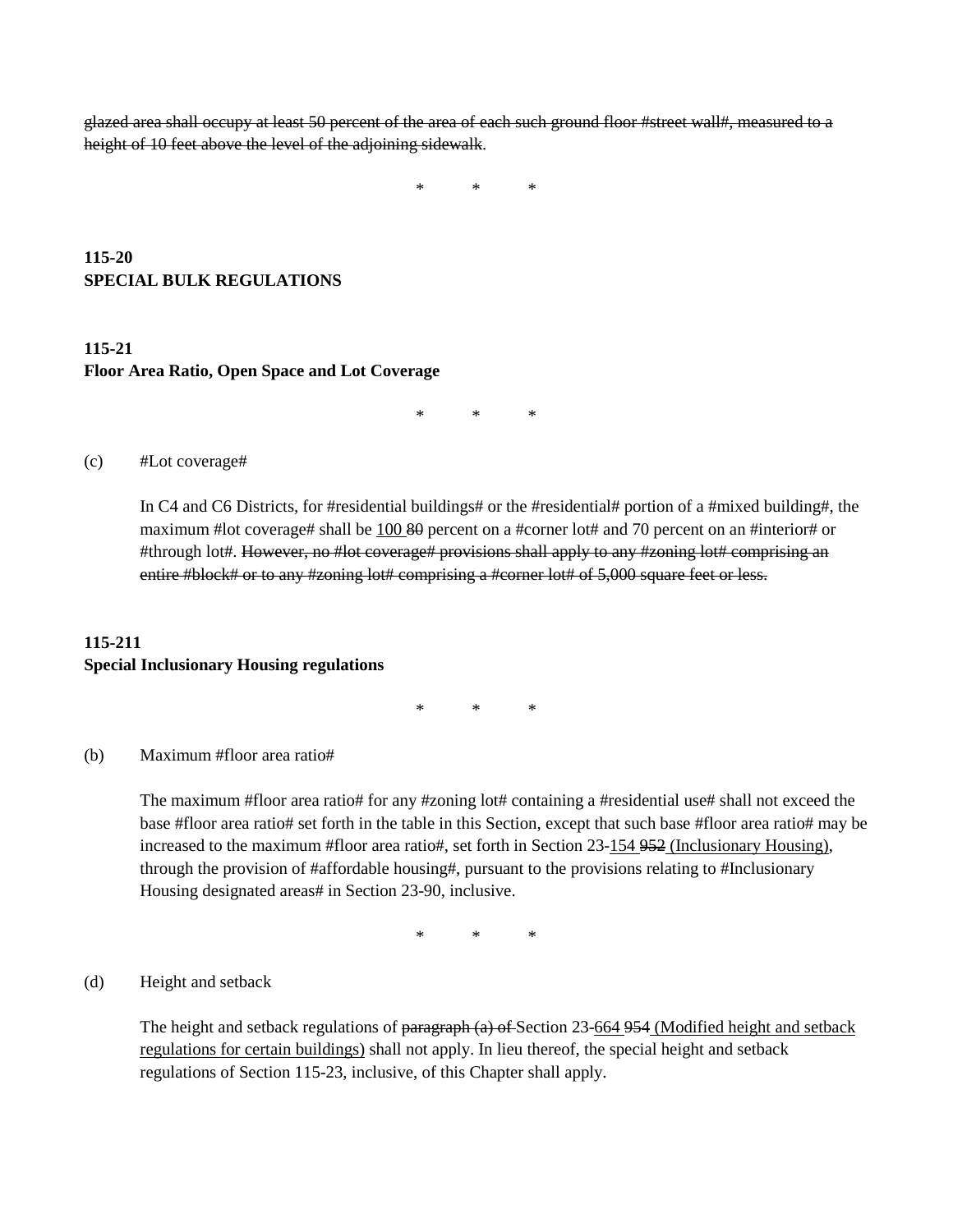\* \* \*

# **115-23 Height and Setback Regulations**

\* \* \*

# **115-233 Street wall height**

# C4 C6

Except in the locations indicated on Map 4 (Street Wall Height) in Appendix A of this Chapter, the minimum and maximum heights before setback of a #street wall# required pursuant to Section 115-232 (Street wall location), shall be as set forth in the following table:

|                | Minimum              | Maximum              |
|----------------|----------------------|----------------------|
| District       | #Street Wall# Height | #Street Wall# Height |
| $C4-4A$        | 40 feet              | 65 75 feet           |
| $C4-5X$        | 40 feet              | 85 95 feet           |
| C <sub>6</sub> | 40 feet              | 60 feet              |

Any portion of a #building# that exceeds the maximum height of a #street wall# shall be set back at least 10 feet from a #wide street line# and at least 15 feet from a #narrow street line#.

In the locations indicated on Map 4, required #street walls# shall rise without setback to the minimum height specified for that location on Map 4 or the height of the #building#, whichever is less. Any portion of a #building# that exceeds the maximum #street wall# height specified for that location shall be set back at least 10 feet from a #wide street line# and at least 15 feet from a #narrow street line#.

However, in the locations indicated on Map 4 where no maximum #street wall# height or setback is required, #street walls# required pursuant to Section 115-232 shall rise without setback to a minimum height of 40 feet or the height of the #building#, whichever is less. Above a height of 40 feet, no setbacks are required for any portion of the #building#.

# **115-234 Maximum building height**

# C4 C6

In C4-4A and C4-5X Districts, the maximum height of a #building or other structure# and the maximum number of #stories# shall be as set forth in Section 23-662 (Maximum height of buildings and setback regulations) for the applicable residential equivalent set forth in the tables in Section 35-23 (Residential Bulk Regulations in Other C1